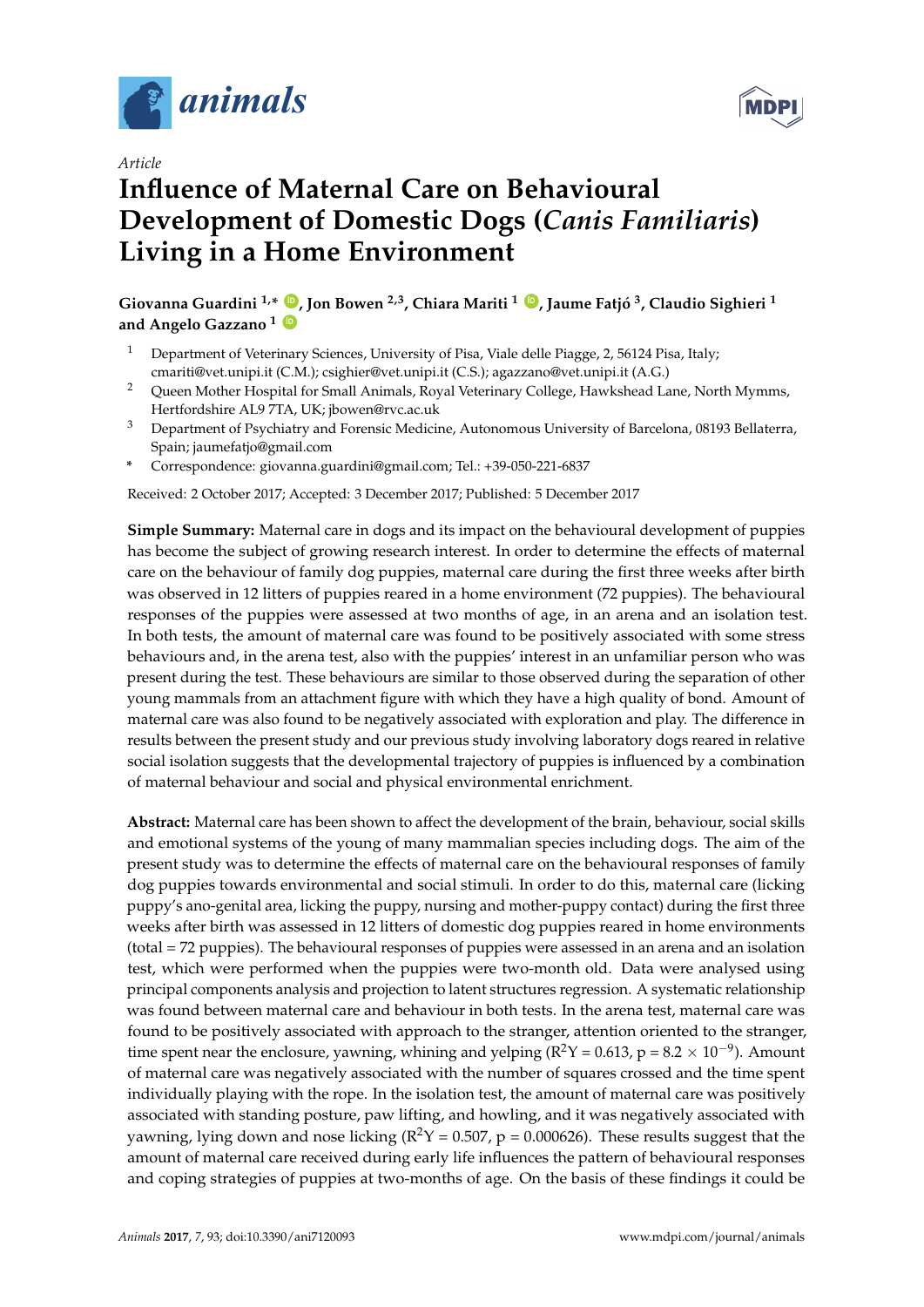speculated that early maternal care contributes to adaption to the environment in which family puppies are developing, with particular regard to social relationships with people.

**Keywords:** behaviour; dog; early experiences; maternal care; mother-puppy interactions; puppy

# **1. Introduction**

Maternal care plays a crucial role in the life of the offspring; in most mammals it ensures neonatal survival and represents the main source of stimuli in the early postnatal environment. Its influence on neuro-behavioural development has been well documented in a variety of species [\[1–](#page-10-0)[3\]](#page-10-1) including rodents [\[4–](#page-10-2)[7\]](#page-10-3), non-human primates [\[8](#page-10-4)[,9\]](#page-10-5), and humans [\[10](#page-10-6)[,11\]](#page-10-7).

In mice and rats there is a connection between maternal grooming and ano-genital licking received by pups in the early postnatal period, and their later behavioural patterns [\[12\]](#page-10-8), including those related to stress responses, fear and anxiety [\[1,](#page-10-0)[13\]](#page-10-9). Highly responsive maternal behaviour is known to promote a stress neurobiology that is less reactive as well as more resilient to challenge. The mechanisms are highly specific and involve relatively permanent modifications of DNA that control the expression of glucocorticoid receptors [\[14\]](#page-10-10).

In monkeys, such as the Geoffroy's marmoset [\[9\]](#page-10-5) and Rhesus macaque [\[15\]](#page-10-11), low quality or abusive maternal care during the early postnatal period produces more pronounced hypothalamic-pituitary adrenal (HPA) responses to environmental stressors throughout development and into adulthood, compared with animals reared with higher quality early maternal care.

In human infants, sensitive and responsive maternal caregiving has an equivalent role in buffering the HPA system [\[16,](#page-10-12)[17\]](#page-10-13), and a higher quality of maternal behaviour has been found to predict a better cortisol recovery after a mildly stressful event in three-month old infants [\[18\]](#page-10-14).

With respect to domestic dogs, the study of maternal behaviour has previously received comparatively little attention [\[3\]](#page-10-1). Rheingold's landmark text on maternal behaviour in dogs [\[19\]](#page-10-15) has only recently been followed up by other peer reviewed works in this area [\[3](#page-10-1)[,20–](#page-10-16)[25\]](#page-11-0). With regard to the effects of maternal care on the behavioural development of puppies, and on the subsequent behaviour of adult dogs, only few works based on observational methods have been published [\[26–](#page-11-1)[28\]](#page-11-2). Results have also been inconsistent. Foyer and colleagues [\[26\]](#page-11-1) found that, in female military German shepherd dogs, there was individual variation in the expression of maternal behaviour. They also found that mother-offspring interactions were associated with individual differences in physical and social engagement, and aggression, in the offspring. Guardini et al. [\[27\]](#page-11-3) studied the effects of morning maternal care on 8-week-old puppies living in standardised rearing conditions with a low level of socialisation towards people. This study showed that, as previously found in rodents (see [\[6,](#page-10-17)[7\]](#page-10-3)), the quantity of maternal care received by puppies reared in standardised conditions during the first three weeks of life mediates a set of responses which allows the individual to cope with stressful situations and to better adapt to the environment. Similarly, Tiira & Lohi [\[29\]](#page-11-4) found, through the use of a questionnaire administered to dog-owners, that fearfulness in family dogs was associated with poorer maternal care during puppyhood. However, in contradiction to the findings of Foyer et al. [\[26\]](#page-11-1) and Guardini et al. [\[27\]](#page-11-3), Bray et al. [\[28\]](#page-11-2) found that increased maternal behaviour was positively associated with undesirable anxiety-related behaviours and performance in young adult dogs.

To our knowledge, the effects of maternal care on the response of family reared puppies towards unfamiliar environmental and social stimuli has not previously been investigated. This was the focus of the present study.

The offspring-directed maternal behaviour of 12 mothers, from a range of breeds, was recorded during the first three weeks after the birth of the puppies. The behaviour of these puppies was then assessed at two months of age in two potentially stressful situations (arena and isolation tests).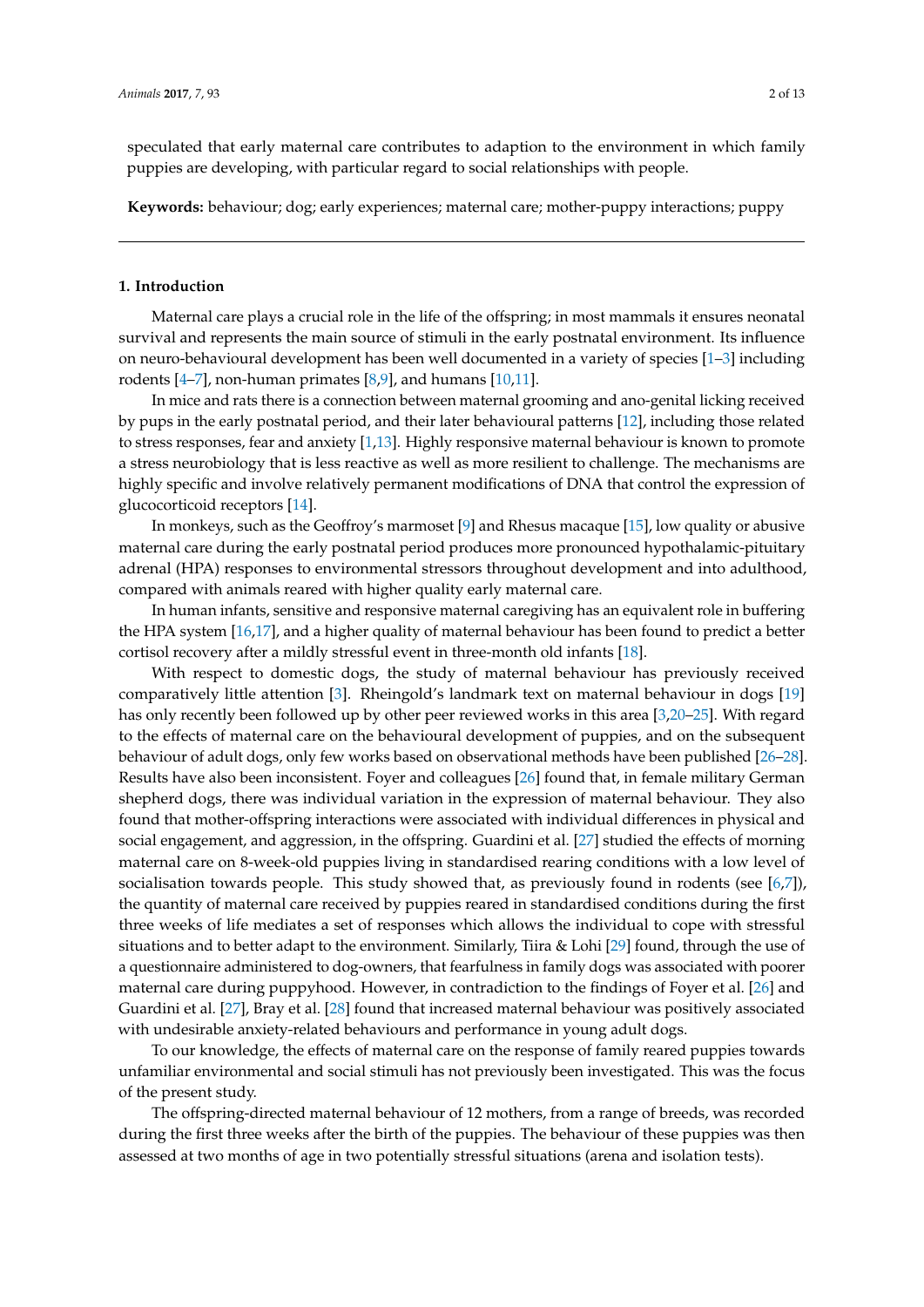In a previous study we applied the same methodology to a population of laboratory dogs [\[27\]](#page-11-3). In that study it was found that a higher level of maternal care was associated with more exploratory and fewer anxiety related behaviours during the isolation test. No systematic relationship was found between maternal care and arena test behaviour. However, human socialisation and external stimulation provided to laboratory puppies were significantly lower than for family reared puppies.

We therefore hypothesised that family puppies would behave differently from laboratory puppies in those situations in which social (unfamiliar person) and inanimate stimuli (toys) were present, as was the case in the arena test. For the isolation test, we expected results similar to those in our previous study [\[27\]](#page-11-3).

# **2. Materials and Methods**

# *2.1. Subjects*

Twelve litters (72 puppies) from different breeds and mixed-breeds, living with their mothers in home environments, participated in the study. Litters were recruited from Italian professional and non-professional dog breeders collaborating with the Department of Veterinary Science—University of Pisa (Italy). The characteristics of the mothers and puppies included in the study are reported in Table [1.](#page-2-0)

<span id="page-2-0"></span>

| Litter         | <b>Breed</b>                     | Mother's Age<br>(Months) | Parity         | $N^{\circ}$<br>Puppies | <b>Males</b>   | Females        | Provenance                  |
|----------------|----------------------------------|--------------------------|----------------|------------------------|----------------|----------------|-----------------------------|
| $\mathbf{1}$   | Weimaraner                       | 18                       | $\mathbf{1}$   | 5                      | 3              | $\overline{2}$ | professional<br>breeder     |
| $\overline{2}$ | Belgian Shepherd<br>Groenendal   | 72                       | $\mathbf{1}$   | $\overline{4}$         | $\overline{4}$ | $\mathbf{0}$   | professional<br>breeder     |
| 3              | Cross breed                      | 24                       | $\mathbf{1}$   | 3                      | $\overline{2}$ | $\mathbf{1}$   | not professional<br>breeder |
| $\overline{4}$ | Belgian Shepherd<br>Groenendal   | 72                       | 3              | 7                      | $\overline{4}$ | 3              | professional<br>breeder     |
| 5              | <b>Short Haired</b><br>Dachshund | 60                       | 3              | 5                      | 2              | 3              | professional<br>breeder     |
| 6              | Belgian Shepherd<br>Groenendal   | 84                       | $\overline{2}$ | 5                      | $\overline{4}$ | $\mathbf{1}$   | professional<br>breeder     |
| 7              | German Shepherd                  | 72                       | 3              | 7                      | $\overline{2}$ | 5              | not professional<br>breeder |
| 8              | Labrador Retriever               | 24                       | $\mathbf{1}$   | 7                      | 5              | $\overline{2}$ | not professional<br>breeder |
| 9              | Boxer                            | 84                       | 3              | 9                      | $\mathbf{1}$   | 8              | professional<br>breeder     |
| 10             | <b>Border Collie</b>             | 24                       | $\mathbf{1}$   | 6                      | $\overline{4}$ | $\overline{2}$ | not professional<br>breeder |
| 11             | Deutsch Drathaar                 | 18                       | $\mathbf{1}$   | 5                      | 3              | $\overline{2}$ | professional<br>breeder     |
| 12             | Boxer                            | 32                       | $\mathbf{1}$   | 8                      | 3              | 5              | not professional<br>breeder |
|                | mean $\pm$ standard<br>deviation | $48.7 \pm 27.4$          | $1.7 \pm 1.0$  | $5.9 \pm 1.7$          | $3.0 \pm 1.2$  | $2.8 \pm 2.2$  |                             |

| Table 1. Characteristics of the 12 litters included in the study. |  |
|-------------------------------------------------------------------|--|
|-------------------------------------------------------------------|--|

# *2.2. Analysis of Maternal Care*

Every day, from day 1 to 21 after birth, a 15-min video of each mother with her puppies was recorded in the morning, starting when the mother returned to the whelping box after her first morning urination and/or defecation. Puppies were identified using individual coloured satin ribbons, which remained on the puppy throughout the 21-day period.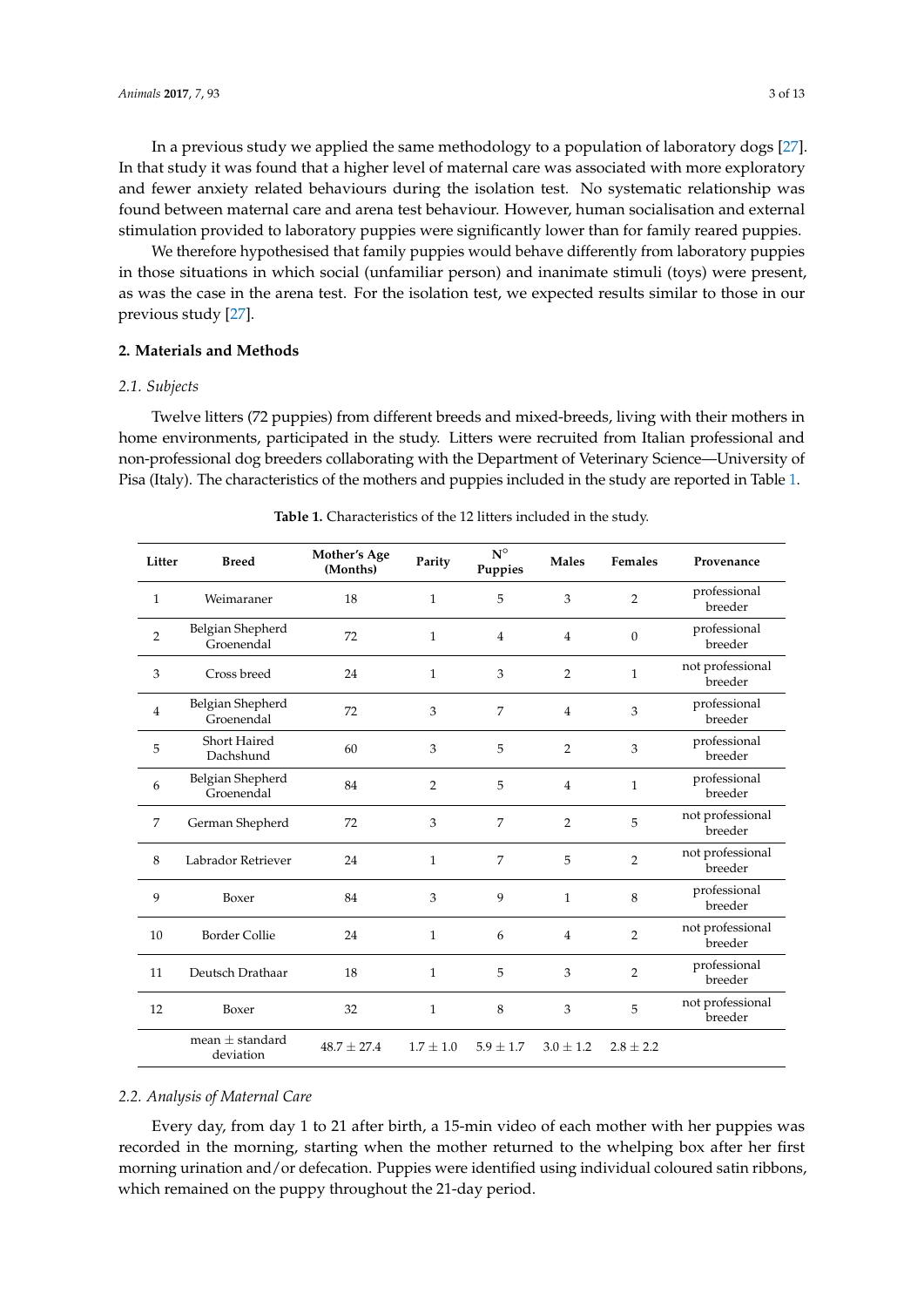Two tripod-mounted video-cameras were used to cover the whole whelping box.

To assess maternal care given to each puppy, a list of behaviours from Guardini et al. [\[23\]](#page-11-5) was used. Behaviours observed included: mother-puppy physical contact (later referred as contact), licking the ano-genital area (later referred as licking-ag), licking other parts of the puppies' body (later referred as licking), and nursing. For each behaviour included in the list, the interaction within each specific mother-puppy dyad was analysed.

Every video was viewed multiple times, each time focussing on a specific mother-puppy dyad. Continuous sampling was used to record each type of behaviour in each video, and the duration (in seconds) of each analysed behaviour was recorded. Behaviours were not mutually exclusive.

## *2.3. Behavioural Tests for Puppies*

At 58–60 days of age, each puppy was subjected to two behavioural tests on the same day; first the arena test and then, after a break of 1–3 h, the isolation test (both previously described in Guardini et al. [\[27\]](#page-11-3)). In the arena test, the puppies were individually placed in an enclosed unfamiliar area for 5 min with an unfamiliar female person. The stranger remained seated in a neutral pose and ignored the puppy. Four different toys were placed in the arena for the animal to explore (for the detailed arena test protocol see Guardini et al. [\[27\]](#page-11-3)). The floor of the arena was marked into twenty-five 60 cm squares with a central circle of 1.60 m in diameter. There were minor differences in the arena used in the present study compared with the original study [\[27\]](#page-11-3); the arena was a 3.0 m  $\times$  3.0 m square instead of a 3.6 m  $\times$  2.2 m rectangle, and it was enclosed on all four sides by a metal fence instead of being enclosed on three sides by the walls of the test room and on the remaining side by a metal fence.

To assess the behaviour of each puppy in the arena, five groups of behaviours were analysed: non-social behaviours, vocalisation, stress behaviours, social behaviours and "other" behaviours. For the complete description and definitions of the behaviours analysed see Guardini et al. [\[27\]](#page-11-3). Due to the changes in the type of enclosure used, the word "wall" was removed from the description of the following non-social behaviours: exploration, near the enclosure, behaviours oriented to the enclosure, and attention oriented outside the enclosure.

In the isolation test, each puppy was placed inside an enclosure in an unfamiliar environment where he/she remained alone for 3 min (for the detailed isolation test protocol see Guardini et al. [\[27\]](#page-11-3)).

To assess the behaviour of each individual puppy in the isolation test, a list of four groups of behaviours was used: behavioural signs of stress, vocalisation, non-social behaviours and "other" behaviours. For the complete description and definitions of the behaviours analysed see Guardini et al. [\[27\]](#page-11-3).

In both behavioural tests, the puppies were video recorded using two video-cameras, which covered the whole area of the tests.

The duration (in seconds) of each behaviour from the two lists was measured. The number of entrances in the central circle and number of squares crossed were also recorded.

Barking, howling and growling were grouped for the statistical analysis in the arena test.

Being an observational study, ethical approval from within the University of Pisa was sufficient (approval from the National Ethical Committee was not required).

# *2.4. Statistical Analysis*

Multivariate analyses of mean-centred and unit-variance scaled data (principal components analysis—PCA), and projection to latent structures analysis (PLS) were performed using SIMCA-P+ 12® software (MKS Data Analytics Solutions; Umeå, Sweden). No variables required transformation to reduce skewness. All models were created using the correlation matrix. The significance of PLS models was calculated using the analysis of variance of the cross-validated residuals (CV-ANOVA; [\[30\]](#page-11-6)). OPLS (projection to latent structures with an integrated orthogonal signal correction filter) was used when PLS produced a model with two predictive components. Orthogonal signal correction is a method of rejecting systematic variance in X (behavioural test data) that is not correlated to Y (maternal care score), and thereby produces models with a single predictive component. The purpose of PLS (and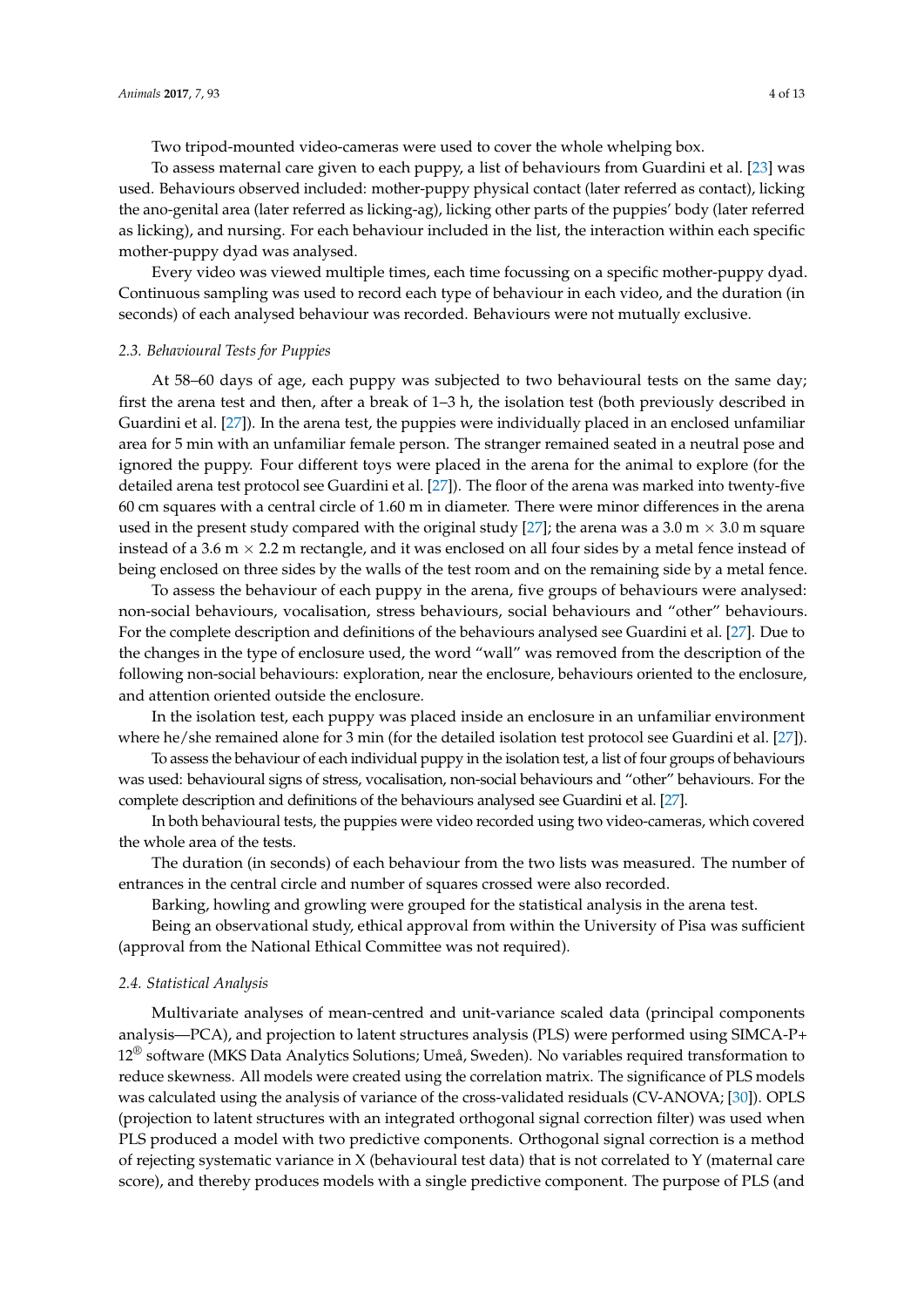OPLS) is to identify whether there is any systematic relationship between the X and Y variables. When validating such models, the key parameters are  $\mathsf{R}^2\mathsf{Y}$  and  $\mathsf{Q}^2$  (CV-ANOVA p value is also used to confirm significance).  $R^2Y$  provides a measure of the proportion of variance in Y that can be explained by a linear combination of X variables. As with  $R^2$  values generated by PCA, the percentage of variance explained can be calculated by multiplying  $R^2Y$  by 100.  $Q^2$  is an indication of the vulnerability of a model to the removal data or observations. Ideally, Q<sup>2</sup> should be a minimum of half of the value of R<sup>2</sup>Y. Low values of  $Q^2$  indicate that a model has been unduly influenced by a small number of observations or variables, without which the model would collapse.

To produce a single measure of maternal care that could be used as Y in our multivariate models, first the mean daily amount was calculated for each of the four behaviours analysed in the videos (contact, licking, licking-ag and nursing) for each mother-pup dyad. From these, a simple score of total maternal care could have been calculated, but this would have assumed identical weighting for each of the four maternal care variables. Instead we used PCA as a method of dimension reduction, to generate scores for maternal care that better represented the data. Data was first mean centred and unit variance scaled. PCA, using the correlation matrix and without rotation, generated a model with a single principal component ( $R^2 = 0.544$ ,  $Q^2 = 0.236$ , KMO measure of sampling accuracy = 0.549, Bartlett's test of sphericity was passed with  $p < 0.0001$ ). The number of final principal components (PCs) was determined by a combination of eigenvalue (greater than 1), and fall off of  $Q^2$  with the addition of further PCs. A decrease in  $Q^2$  indicates that the addition of further PCs will reduce the robustness of the model, even if  $R^2$  is increased. A summary of loadings is included in Table [2.](#page-4-0) Scores from this model were used to summarise the amount of maternal care as a single value for each mother-pup dyad (hereafter referred to as the "maternal care score"). This maternal care score was used as the regression (Y) variable for subsequent multivariate models that investigated the relationship between maternal behaviour and performance in the arena and isolation tests.

**Table 2.** Loadings of the principal component.

| Var ID (Primary)      | Loading     |  |  |
|-----------------------|-------------|--|--|
| MEAN_Puppy_contact    | 0.635562    |  |  |
| MEAN_Puppy_nursing    | 0.622256    |  |  |
| MEAN_Puppy_licking    | $-0.047369$ |  |  |
| MEAN_Puppy_licking ag | 0.454549    |  |  |

<span id="page-4-0"></span>A cross-validated PLS regression model was constructed using the maternal care score as the regression variable (Y) and the arena test data as the set of X variables. A second cross-validated PLS regression model was constructed using the maternal care score as the regression variable (Y) and the isolation test data as the set of X variables.

# **3. Results**

The PLS of the arena test data produced a model with a single predictive component ( $R^2Y = 0.613$ ,  $Q^2$  = 0.462, CV-ANOVA p = 8.2  $\times$  10<sup>-9</sup>). This indicates a strong and highly significant systematic relationship between individual puppy behaviours in the arena test and maternal care (see Figure [1](#page-5-0) for a loadings plot for this PLS model). Both loadings charts (Figure [1](#page-5-0) for the arena test and Figure [2](#page-6-0) for the isolation test) should be read as illustrations of the patterns of associations between the X and Y variables in the two models, with level of contribution being broadly related to loading magnitude. However, although it is useful to mention key variables when attempting to interpret the meaning of the models, neither the magnitude of individual loadings, nor the confidence intervals associated with them, should be taken out of context; the overall pattern of behaviour is the key result. Confidence intervals are included for completeness, but overall model evaluation should be based only on  $R^2Y$ ,  $Q^2$ and CV-ANOVA.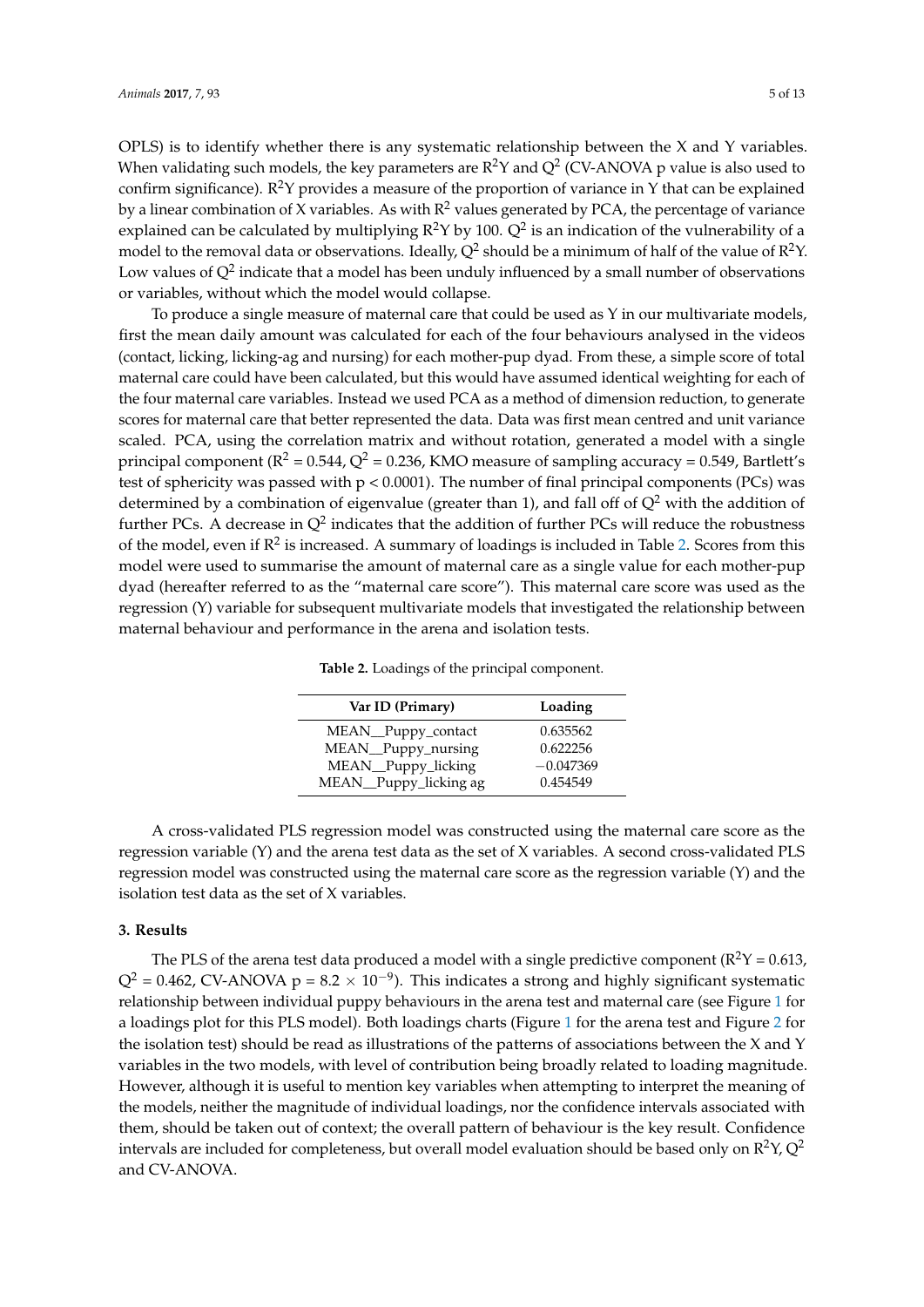<span id="page-5-0"></span> $0.7$  $0.6$  $0.5$  $0.4$  $0.3$ 

 $\begin{array}{c}\n\text{Loading} \\
\text{Loading} \\
\text{S} \\
\text{S} \\
\text{S} \\
\text{S} \\
\text{S} \\
\text{S} \\
\text{S} \\
\text{S} \\
\text{S} \\
\text{S} \\
\text{S} \\
\text{S} \\
\text{S} \\
\text{S} \\
\text{S} \\
\text{S} \\
\text{S} \\
\text{S} \\
\text{S} \\
\text{S} \\
\text{S} \\
\text{S} \\
\text{S} \\
\text{S} \\
\text{S} \\
\text{S} \\
\text{S} \\
\text{S} \\
\text{S} \\
\text{S} \\
\text{S} \\
\text{S} \\
\text{S$  $0.0$  $-0.1$  $-0.2$  $-0.3$  $-0.4$  $-0.5$ 

nwey

whin/yelp

other

near end passive behaviour approach urin/defec

attention orientec



explor central circle

play-kong attention out indiv-play play-ball

circle entrances play-disk play-rope squares crossed

proximity

static 1st square

**Figure 1.** Loadings bar chart of projection to latent structures analysis (PLS) of arena test variables **Figure 1.** Loadings bar chart of projection to latent structures analysis (PLS) of arena test variables versus maternal care principal components analysis (PCA) score. Positive loadings (upward pointing bars) indicate the puppy behaviours that are positively associated with maternal care score, and negative loadings (downward pointing bars) indicate the puppy behaviours that are negatively associated with maternal care score. Height of bars is an index of the strength of that association. However, the chart should be viewed and interpreted as a pattern. Whiskers indicate 95% confidence interval. Legend: yawn (Yawning), whin/yelp (Whining/Yelping), other (Other behaviours), attention oriented (Attention oriented to the stranger), near encl. (Near the enclosure), passive behaviour (Passive behaviour), approach (Approach), urin/defec (Urination and/or defecation), orientated encl (Behaviours orientated to the enclosure), paw lift (Paw lifting), nose lick (Nose licking), 1st square (Puppy in the 1st square), body  $\mathcal{L}$  . The comotion of  $\mathcal{L}$  is the comotion set (Social exploration seeking), at the compact  $\mathcal{L}$ shake (Body shaking), contact (Physical contact with the stranger), locom (Locomotion), social ex (Social  $\frac{1}{2}$ exploration), attention seek (Attention seeking), bark/growl/howl (Barking, Growling, Howling), explor (Exploration), central circle (Puppy in the central circle), play-kong (Individual play-Kong), attention out (Attention oriented outdoor the enclosure), indiv-play (Individual play), static 1st square (Static in the 1st square), proximity (Proximity), play-ball (Individual play-ball), circle entrances (Number of entrances in the central circle), play-disk (Individual play-plastic disk), play-rope (Individual play-rope), squares crossed (Number of squares crossed).

locom

social ex attention seek hworl/worg/ylacc

paw lift

nose lick

1st square body shake contact

priented encl

care score) were Yawning, Whining/Yelping, Near the enclosure, Attention oriented to the stranger In the arena test, the strongest positive loadings (variables positively associated with maternal care score) were Yawning, Whining/Yelping, Near the enclosure, Attention oriented to the stranger and Approach. The strongest negative loadings (variables negatively associated with maternal care score) were Number of squares crossed and Individual play-rope. However, rather than focus on the individual loadings, the key finding is that there is a systematic relationship between maternal care and the pattern of the puppies' arena test behaviour, characterised by stress signs, approach and attention oriented to the stranger, time spent near the enclosure, and a lack of exploratory or play behaviour.

In the arena test, the strongest positive loadings (variables positively associated with maternal

The PLS of the isolation test data produced a model with two predictive components ( $R^2Y = 0.507$ ,  $Q^2 = 0.287$ , CV-ANOVA p = 0.000562). Since it is hard to interpret PLS models that have more than a  $\zeta = 0.267$ , CV THO VIVP = 0.000002). Since it is nard to merpret TES models and nave more than a single predictive component, orthogonal signal correction was used to reject systematic variance in X that was uncorrelated with Y. The resultant cross-validated OPLS model included a single orthogonal component (representing variance in X that is not correlated with Y), and a single predictive component (representing variance in X that is correlated with Y) and there was minimal effect on model quality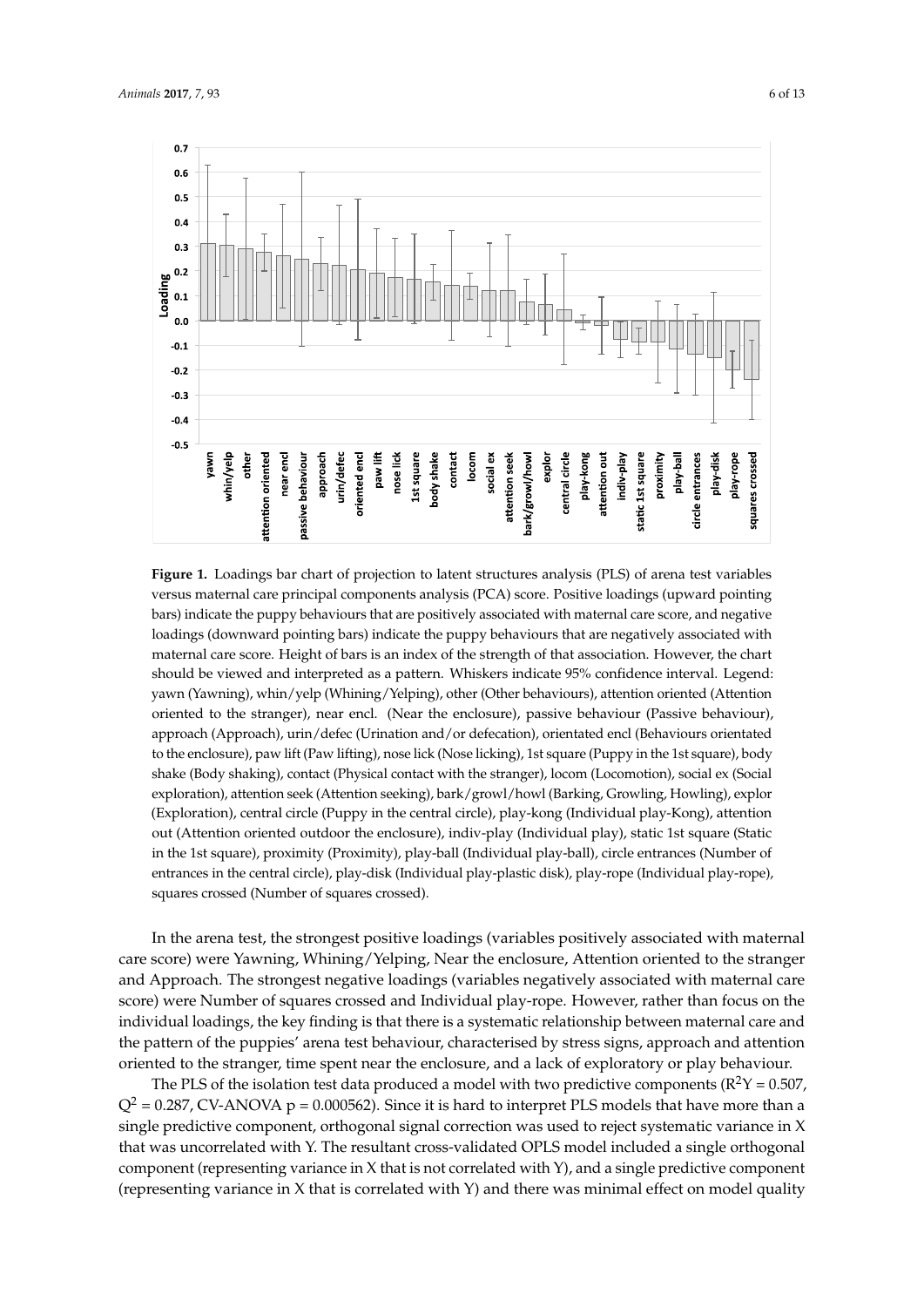compared with PLS ( $R^2Y = 0.507$ ,  $Q^2 = 0.282$ , CV-ANOVA  $p = 0.000626$ ). This indicates a significant systematic association between individual puppy behaviours in the isolation test and maternal care (see Figure [2](#page-6-0) for a loadings plot for this OPLS model).  $t_{\text{g}}$  and  $\frac{1}{2}$  for a loadings plot for this OPLS model).

<span id="page-6-0"></span>

**Figure 2.** Loadings bar chart of OPLS of isolation test variables versus maternal care PCA score. **Figure 2.** Loadings bar chart of OPLS of isolation test variables versus maternal care PCA score. Positive Positive loadings war chartver of the problement test that are puppy behaviours that are problement of loadings (upward pointing bars) indicate the puppy behaviours that are positively associated with maternal care score, and negative loadings (downward pointing bars) indicate the puppy behaviours that are negatively associated with maternal care score. Height of bars is an index of the strength of that association. However, the chart should be viewed and interpreted as a pattern. Whiskers indicate 95% confidence interval. Legend: standing (Standing), paw lift (Paw lifting), howling (Howling), body shak (Body shaking), contact encl (In contact with the enclosure), whin/yelp (Whining/Yelping), growling (Growling), locom (Locomotion), orientated encl (Behaviours orientated to the enclosure), 1st yelp latency (Latency to the first yelp/whine), barking (Barking), explor (Exploration), sitting (Sitting), other (Other behaviours), urin/defec (Urination and/or defecation), nose lick (Nose licking), lying (Lying),  $I<sub>1</sub>$  the strongest positive loading  $\frac{1}{2}$ yawn (Yawn).

In the isolation test, the strongest positive loadings (variables positively associated with maternal care score) were Standing, Paw lifting and Howling, although the value for Paw lifting was undermined by its very wide confidence interval. The strongest negative loadings (variables negatively associated with maternal care score) were Lying, Yawn, and Nose licking. Again, rather than focus on the individual loadings, the key finding is that there is a systematic relationship between maternal care and the pattern of isolation test behaviour, characterised by stress signs, passive standing, paw lifting  $E_{\rm e}$  is shape the behavioural development of animals. Previous of animals. Previously  $E_{\rm e}$ and not resting.

### $s \text{cussion}$ **4. Discussion**

Early life experiences are known to shape the behavioural development of animals. Previous studies in different species have demonstrated that maternal care plays a key role in the offspring's ontogeny (e.g.,  $[1,3,31]$  $[1,3,31]$  $[1,3,31]$ ), and such results have also been found in domestic dogs  $[26-28]$  $[26-28]$ . However, to our knowledge, this is the first study investigating the effect of maternal care on the behaviour of two-month old puppies that have been reared in a family environment.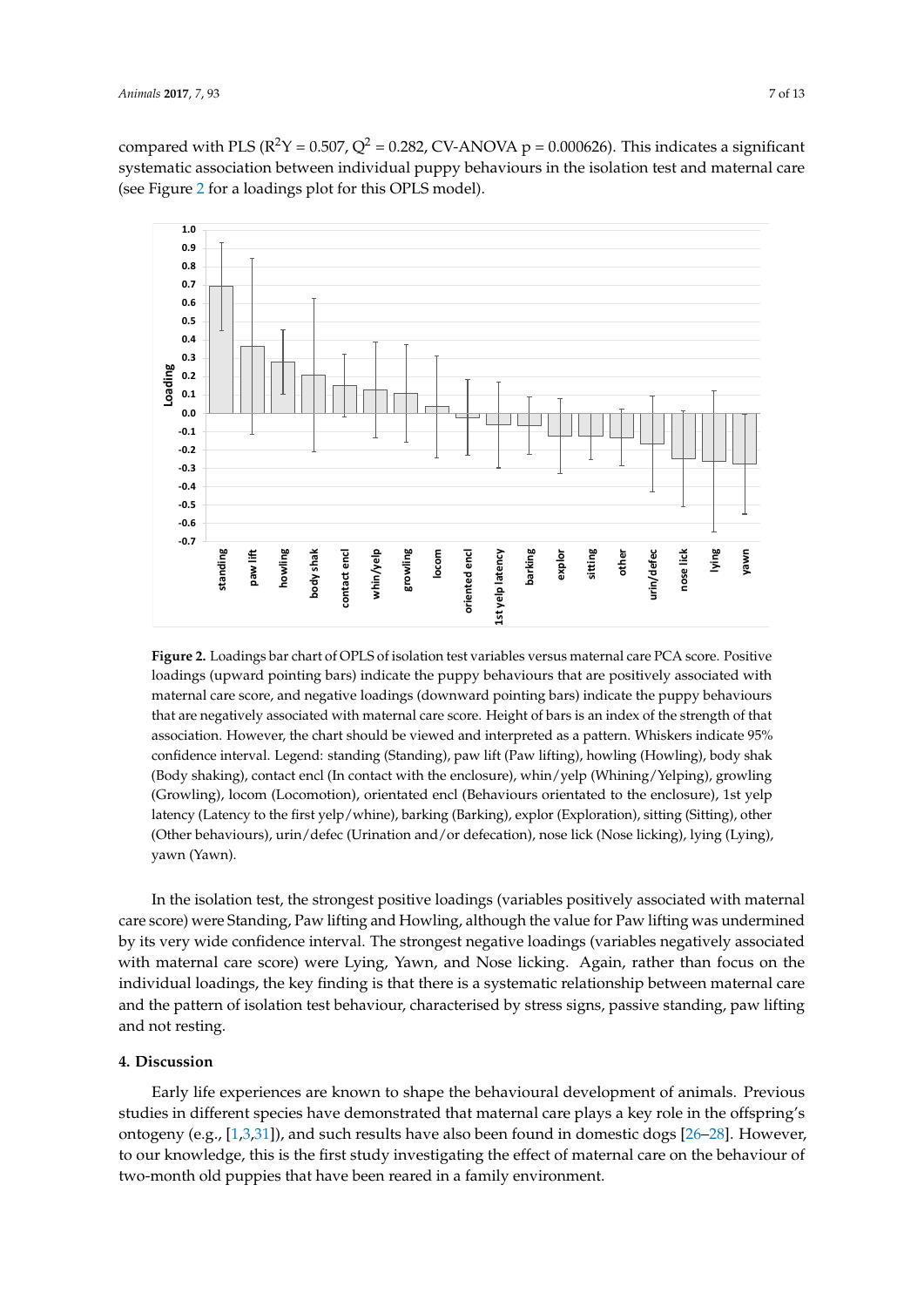In the present study, the use of multivariate statistical methods (PLS and OPLS) identified statistically significant systematic relationships between maternal care and behaviour in both the arena and isolation tests. This suggests that the amount of maternal care (in terms of nursing, body licking, ano-genital licking, and physical contact between mother and puppy) received during the 21 days after birth has an effect on the pattern of behaviour of family-reared puppies when they are faced with unfamiliar environmental and social stimuli at two months of age. As opposed to individual correlations between variables, multivariate relationships of this kind indicate the presence of patterns of altered behaviours that point to an underlying latent process.

The puppies' behaviour in the arena test was systematically associated with the amount of maternal care received during the first 21 days of life (as summarised by the maternal care score). The strongest positive loadings (variables positively associated with maternal care score) within that model were certain stress behaviours (increase of yawning and whining/yelping), the time spent near the enclosure and the puppies' interest in the unfamiliar human figure (increased orientation and approach). In contrast, the strongest negative loadings (variables negatively associated with maternal care score) were the puppies' activity, interest in his/her surroundings and the inanimate stimuli (reduced number of crossed squares and time spent playing with the rope). Increased maternal care was associated with increased social interest shown by family reared puppies towards the stranger in the arena. The pattern of positive loadings found in the arena test in the present study are comparable with those behaviours observed during the activation of the attachment system when a young mammal is separated from its attachment figure in an unfamiliar environment, as observed in the Ainsworth Strange Situation Test (ASST, [\[10\]](#page-10-6)), which is a paradigm created for the assessment of the attachment bond between children and their caregivers. The stress signs and the vocalisations emitted by the family reared puppies in the arena test are comparable with the protest behaviours children show when separated from their mothers [\[10\]](#page-10-6), which have also been documented in infant monkeys [\[32](#page-11-8)[,33\]](#page-11-9), lambs [\[34\]](#page-11-10), and domestic dog puppies [\[35](#page-11-11)[–37\]](#page-11-12). Remaining near the enclosure boundary could be interpreted as an attempt to regain proximity to the attachment figure. This behaviour is similar to "stay by" and "be oriented to the door" in children [\[10\]](#page-10-6) and adult dogs [\[38\]](#page-11-13) when tested in the ASST, and to the attempts to break the barriers separating infant rhesus monkeys from their mothers [\[39\]](#page-11-14). It seems that the more maternal care a family reared puppy receives during early life, the more distress he/she shows during separation, and the more orientated he/she is to reunification with the attachment figure or obtaining social support from another social partner (in this case the stranger in the arena). This is likely to be due to the higher quality of the attachment bond between the mother and the offspring. The puppies stay close to the unfamiliar person, and attempt to seek attention in order to obtain comfort and support in the absence of the attachment figure. The same tendency to seek contact and support from an unfamiliar individual, in the absence of a familiar individual or attachment figure, has been previously observed in children [\[11\]](#page-10-7), young chimpanzees [\[40\]](#page-11-15), and adult dogs [\[38](#page-11-13)[,41](#page-11-16)[,42\]](#page-11-17). In the present study, the level of maternal care seems to influence the puppy's motivation and/or strategy when faced with a stressful situation, in this case seeking support and comfort from an unfamiliar human being. The puppies' attempt to buffer stress through social contact with a human is supported by the work of Pettijhon et al. [\[43\]](#page-11-18), in which it was observed that the human figure was very effective in alleviating separation-induced distress vocalisation in young puppies, especially if the person behaved actively rather than passively. In the current study, the stranger was instructed to behave passively, and therefore any relief from separation distress that the puppies might have obtained from contact with that person would only have been partial. Stress behaviours observed in the arena test in the present study might therefore also have been influenced by this failed distress buffering.

The fact that maternal care has an impact upon the puppies' interest in a social stimulus is an important finding, and is in agreement with studies in other mammalian species (e.g., rats: [\[44](#page-11-19)[,45\]](#page-11-20); prairie voles: [\[46\]](#page-12-0); rhesus macaques: [\[47,](#page-12-1)[48\]](#page-12-2), including humans [\[49\]](#page-12-3) and adult military German shepherds dogs [\[26\]](#page-11-1). With regard to an underlying biological basis for this effect on social behaviour, it has been observed that the quantity and the quality of maternal care influences oxytocin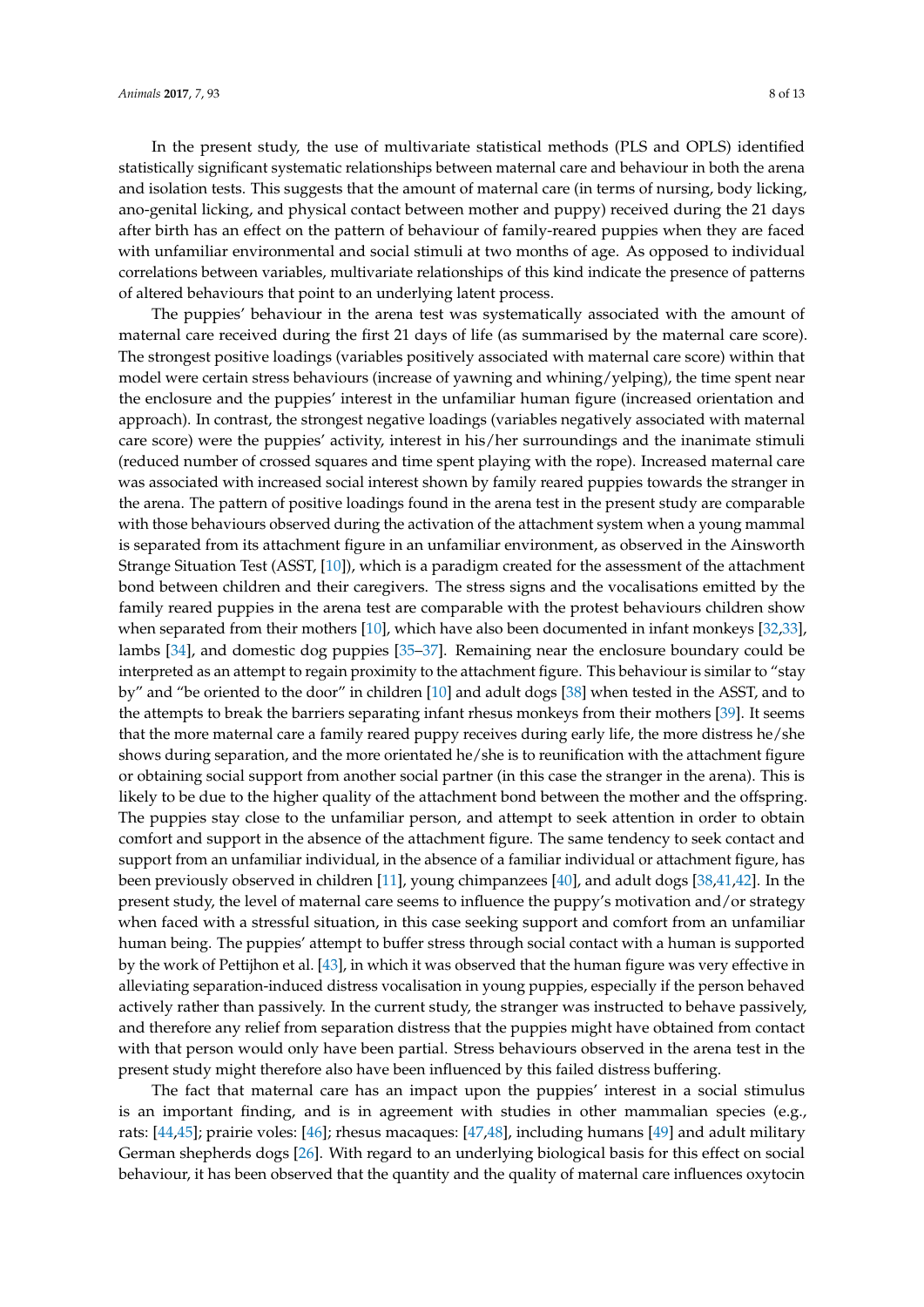receptor density in the brain in rodents [\[2](#page-10-18)[,44\]](#page-11-19), humans [\[31](#page-11-7)[,50\]](#page-12-4), in rhesus monkeys [\[51\]](#page-12-5), as well as various neurochemicals which including vasopressin, prolactin, catecholamines, endogenous opioids, adrenocorticotropic hormone, and gamma-aminobutyric acid [\[52\]](#page-12-6). Although there is a lack of knowledge about the impact of maternal care upon oxytocin levels in *Canis Familiaris* puppies, it is likely that a similar mechanism is present in this species.

The tendency to seek security from strangers is potentially very important for domestic dog puppies, who have to forge a close relationship with humans when they are taken away from their mothers and introduced into a new home. A positive attitude towards human strangers at two months of age, which is the usual time of adoption, may in fact make the separation from the mother and the establishment of a bond with the new owners easier. Further research is needed in order to more deeply understand the link between the amount of maternal care, oxytocin levels and puppies' attitude towards people.

In our previous study [\[27\]](#page-11-3), the same protocol was used to investigate the influence of morning maternal care on two-month old puppies reared in standardised conditions with limited exposure to human beings. The findings were quite different: In that study, no significant systematic relationship was found between maternal care score and the puppies' behaviour in the arena test. This difference may be due to general effects of maternal care on the puppy's adaptability to the environment and his/her inclination to seek social support, combined with the higher level of interspecific socialisation of the family reared puppies that enabled them to regard an unfamiliar person as a potential source of security. The presence of this source of security may also have enabled the puppies to orientate their coping strategy more consistently, leading to a more systematic organisation of behaviour that was not detectable in laboratory puppies.

Contrary to the original hypothesis, higher scores for maternal care were associated with reduced interest in the environment or the objects that were present in the arena test. These findings also contradict some of the previous literature on the effects of maternal care in other species. In rodents, increased ano-genital licking and grooming by the mother is correlated with an increase in play behaviour by the offspring [\[31](#page-11-7)[,53](#page-12-7)[,54\]](#page-12-8), as well as in exploratory behaviour [\[4,](#page-10-2)[5,](#page-10-19)[13\]](#page-10-9). This could, again, be explained as being a consequence of the developmental environment; puppies reared in a family are likely to be more focussed on people than on physical stimuli during the arena test. This explanation is supported by data from a previous work [\[27\]](#page-11-3), which found that higher morning maternal care scores were associated with increased exploratory behaviour in puppies reared in an environment with low interspecific socialisation.

The puppies' behaviour in the isolation test was also systematically associated with the amount of maternal care received during the first 21 days of life, although this model was weaker than the arena test behaviour model. The strongest positive loadings in this model were for standing posture, paw lifting and howling. Howling is a distress vocalisation, which can be interpreted as et-epimeletic or care soliciting behaviour [\[35](#page-11-11)[,55,](#page-12-9)[56\]](#page-12-10), emitted by the puppies in order to call the mother and to regain contact with her. Standing posture could be interpreted as the puppy waiting for signs of social reunification (i.e., with the mother). As in the arena test, it seems that the more maternal care a puppy received during his/her early life, the greater his/her need to regain proximity with his/her mother during separation (and hence the greater the distress observed during isolation). The important difference between the arena and the isolation test was the absence, in the latter, of any form of potential social support. When family puppies were completely alone they vocalised, but if a stranger was present, puppies tried (although unsuccessfully) to seek comfort and support from that person (otherwise they showed separation distress). It can be hypothesised that the level of maternal care influences the type of stress responses shown by family puppies in this stressful situation (absence of the mother and littermates and being in an unfamiliar environment). In the isolation test model, the strongest negative loadings were with lying, yawn, and nose licking. The latter two are subtle stress signs [\[57\]](#page-12-11).

The initial hypothesis that we would find similar results in the isolation test to those of our previous study involving laboratory reared puppies [\[27\]](#page-11-3) was not confirmed. In the laboratory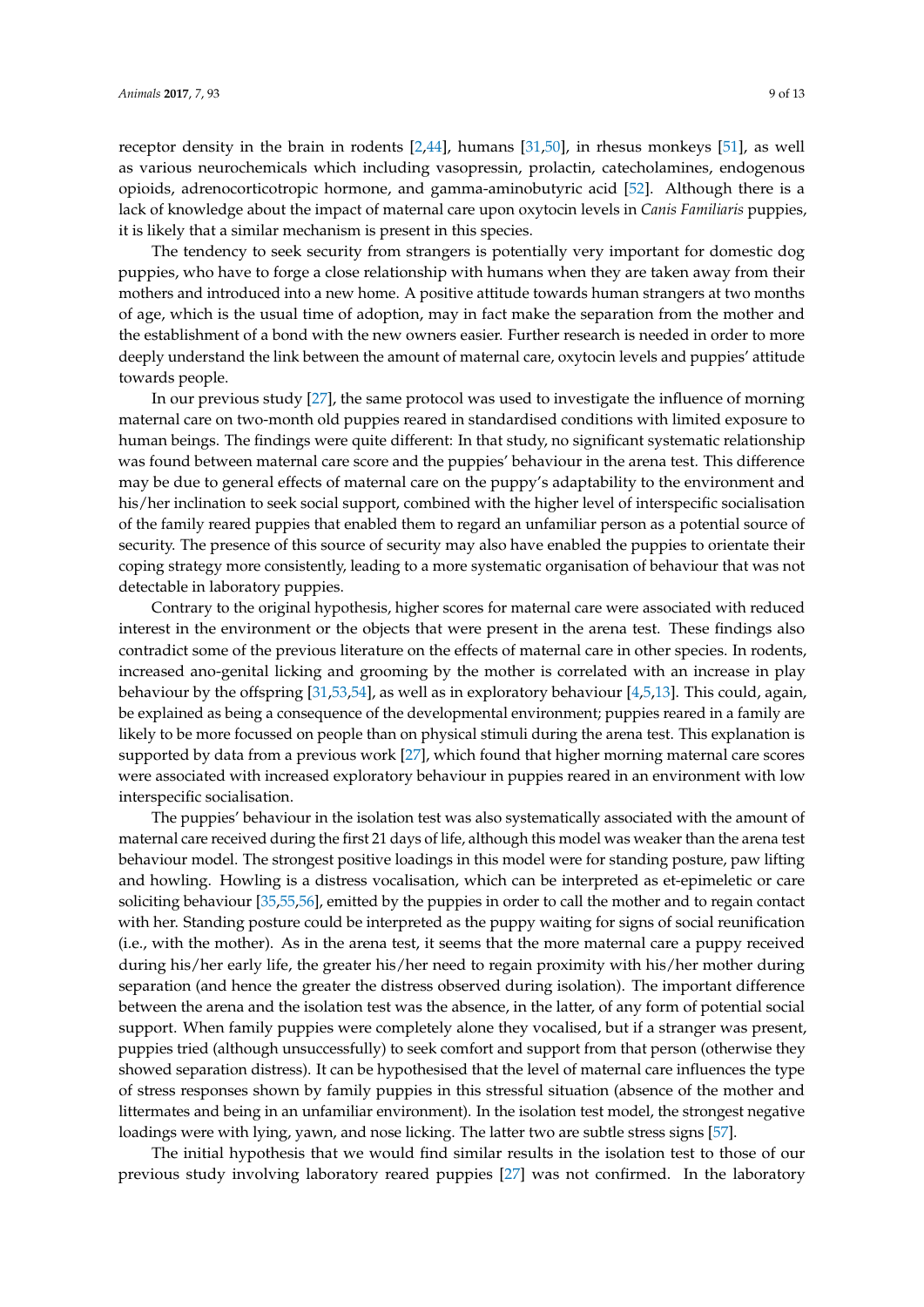puppies, the amount of maternal care was most strongly positively associated with engagement with the environment inside the metal fences, less destructive behaviours and reduced non-exploratory locomotion. Those results are more similar to those from the literature in rodents (see [\[1,](#page-10-0)[4–](#page-10-2)[6](#page-10-17)[,13](#page-10-9)[,58–](#page-12-12)[60\]](#page-12-13)). The difference may relate to the diversity of breeds in the present study, and the different sensory environments to which the puppies were exposed. A family home is a much more complex and stimulating environment than a laboratory kennel, and the family reared puppies had far greater contact with people. It is possible that family reared puppies found the arena environment less engaging because they were already used to more complex and stimulating environments. The opposite could be said for the laboratory puppies.

Another potentially influential factor in this study is litter size. Litter size can have an effect on the amount of maternal behaviour available to individual puppies; when the mother's time and energy are divided between members of a larger litter, we might expect individual mother-pup interactions to be reduced. Unfortunately, due to the small number of litters and relatively uniform litter size in the present study, it was not possible to study the effect of litter size. Given the confounding effects of environmental variation within and between homes, if the effect of litter size were to be investigated, it would probably be easier to identify an effect in laboratory reared pups with a standardised environment.

The results of the present study are likely to be more applicable to dogs that live in an enriched environment that includes social stimuli, as is the experience of most companion and working dogs. Interestingly, Bray et al. [\[28\]](#page-11-2) also found an association between the amount of maternal care received and anxiety behaviours in young guide dogs between 14 and 17 months of age; dogs that received higher levels of maternal care showed behaviours related to stress and anxiety when isolated in an empty room (e.g., high activity and short latency to vocalisations when presented with a novel object). Bray et al. [\[28\]](#page-11-2) took into account the nursing style of the mothers and found that mothers whose nursing style (vertical nursing) required greater effort by puppies were more likely to produce offspring that were successful in cognitive and temperament tasks, whereas mothers that used a ventral nursing style that required less effort from the puppies were more likely to produce offspring that failed. The authors proposed that there might be benefits from a moderate amount of stress during early life: vertical nursing style may provide opportunities for puppies to cope with small challenges which are beneficial and adaptive in the long term, enhancing arousal regulation and resilience.

Future research may clarify how maternal factors, the social environment and also genetic effects contribute to the expression of pet dogs' behaviour in different phases of development, from puppyhood to adulthood.

# **5. Conclusions**

The quantity of maternal care received by family puppies in early life influences their behaviour in an unknown environment, in the presence and in the absence of a stranger. Specifically, maternal care was associated not only with increased interest in a human stranger, but also with increased display of separation-related stress. Although these findings disagree with some previous studies of the development of animals, including our own study involving puppies reared in conditions of low socialisation with humans, they help to provide further insight into the subtle interaction between maternal behaviour and environmental exposure during development.

**Acknowledgments:** Authors wish to thank all the professional and not professional breeders and their dogs who allowed to carry out this study.

**Author Contributions:** Angelo Gazzano, Claudio Sighieri and Chiara Mariti conceived and designed the experiments. Giovanna Guardini, Angelo Gazzano and Chiara Mariti performed the experiments. Jon Bowen and Jaume Fatjó analysed the data. Giovanna Guardini, Jon Bowen, Jaume Fatjó and Chiara Mariti wrote the paper.

**Conflicts of Interest:** The authors declare no conflict of interest.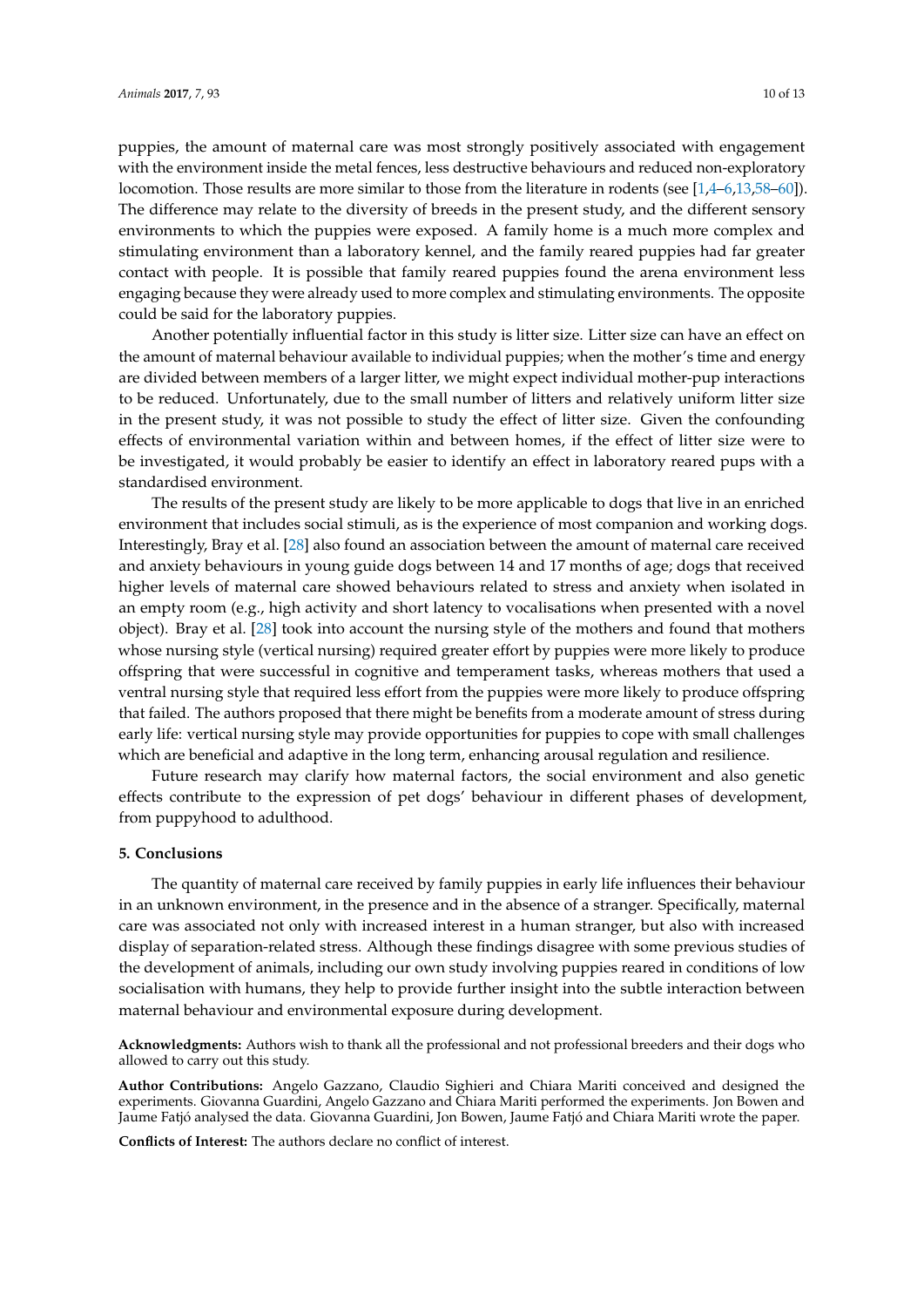# **References**

- <span id="page-10-0"></span>1. Meaney, M.J. Maternal care, gene expression, and the transmission of individual differences in stress reactivity across generations. *Annu. Rev. Neurosci.* **2001**, *24*, 1161–1192. [\[CrossRef\]](http://dx.doi.org/10.1146/annurev.neuro.24.1.1161) [\[PubMed\]](http://www.ncbi.nlm.nih.gov/pubmed/11520931)
- <span id="page-10-18"></span>2. Champagne, F.A.; Francis, D.D.; Mar, A.; Meaney, M.J. Variations in maternal care in the rat as a mediating influence for the effects of environment on development. *Physiol. Behav.* **2003**, *79*, 359–371. [\[CrossRef\]](http://dx.doi.org/10.1016/S0031-9384(03)00149-5)
- <span id="page-10-1"></span>3. Czerwinski, V.H.; Smith, B.P.; Hynd, P.I.; Hazel, S.J. The influence of maternal care on stress-related behaviors in domestic dogs: What can we learn from the rodent literature? *J. Vet. Behav. Clin. Appl. Res.* **2016**, *14*, 52–59. [\[CrossRef\]](http://dx.doi.org/10.1016/j.jveb.2016.05.003)
- <span id="page-10-2"></span>4. Liu, D.; Diorio, J.; Tannenbaum, B.; Caldji, C.; Francis, D.; Freedman, A.; Sharma, S.; Pearson, D.; Plotsky, P.M.; Meaney, M.J. Maternal care, hippocampal glucocorticoid receptors, and hypothalamic-pituitary-adrenal responses to stress. *Science* **1997**, *277*, 1659–1662. [\[CrossRef\]](http://dx.doi.org/10.1126/science.277.5332.1659) [\[PubMed\]](http://www.ncbi.nlm.nih.gov/pubmed/9287218)
- <span id="page-10-19"></span>5. Caldji, C.; Tannenbaum, B.; Sharma, S.; Francis, D.; Plotsky, P.M.; Meaney, M.J. Maternal care during infancy regulates the development of neural systems mediating the expression of fearfulness in the rat. *Proc. Natl. Acad. Sci. USA* **1998**, *95*, 5335–5340. [\[CrossRef\]](http://dx.doi.org/10.1073/pnas.95.9.5335) [\[PubMed\]](http://www.ncbi.nlm.nih.gov/pubmed/9560276)
- <span id="page-10-17"></span>6. Caldji, C.; Diorio, J.; Meaney, M.J. Variations in maternal care in infancy regulate the development of stress reactivity. *Biol. Psychiatry* **2000**, *48*, 1164–1174. [\[CrossRef\]](http://dx.doi.org/10.1016/S0006-3223(00)01084-2)
- <span id="page-10-3"></span>7. Caldji, C.; Francis, D.; Sharma, S.; Plotsky, P.M.; Meaney, M.J. The effects of early rearing environment on the development of GABAA and central benzodiazepine receptor levels and novelty-induced fearfulness in the rat. *Neuropsychopharmacology* **2000**, *22*, 219–229. [\[CrossRef\]](http://dx.doi.org/10.1016/S0893-133X(99)00110-4)
- <span id="page-10-4"></span>8. Johnson, E.O.; Kamilaris, T.C.; Calogero, A.E.; Gold, P.W.; Chrousos, G.P. Effects of early parenting on growth and development in a small primate. *Pediatr. Res.* **1996**, *39*, 999–1005. [\[CrossRef\]](http://dx.doi.org/10.1203/00006450-199606000-00012) [\[PubMed\]](http://www.ncbi.nlm.nih.gov/pubmed/8725261)
- <span id="page-10-5"></span>9. Birnie, A.K.; Taylor, J.H.; Cavanaugh, J.; French, J.A. Quality of maternal and paternal care predicts later stress reactivity in the cooperatively-breeding marmoset (*Callithrix geoffroyi*). *Psychoneuroendocrinology* **2013**, *38*, 3003–3014. [\[CrossRef\]](http://dx.doi.org/10.1016/j.psyneuen.2013.08.011) [\[PubMed\]](http://www.ncbi.nlm.nih.gov/pubmed/24099861)
- <span id="page-10-6"></span>10. Ainsworth, M.D.S.; Blehar, M.C.; Waters, E.; Wall, S.N. *Patterns of Attachment: A Psychological Study of the Strange Situation*; Psychology Press: New York, NY, USA, 2015.
- <span id="page-10-7"></span>11. Bowlby, J. *A Secure Base: Clinical Applications of Attachment Theory*; Taylor & Francis: Oxfordshire, UK, 2005.
- <span id="page-10-8"></span>12. Jensen, C.L.; Champagne, F.A. Epigenetic and neurodevelopmental perspectives on variation in parenting behavior. *Parent. Sci. Pract.* **2012**, *12*, 202–211. [\[CrossRef\]](http://dx.doi.org/10.1080/15295192.2012.683358) [\[PubMed\]](http://www.ncbi.nlm.nih.gov/pubmed/23162380)
- <span id="page-10-9"></span>13. Masís-Calvo, M.; Sequeira-Cordero, A.; Mora-Gallegos, A.; Fornaguera-Trías, J. Behavioral and neurochemical characterization of maternal care effects on juvenile Sprague-Dawley rats. *Physiol. Behav.* **2013**, *118*, 212–217. [\[CrossRef\]](http://dx.doi.org/10.1016/j.physbeh.2013.05.033) [\[PubMed\]](http://www.ncbi.nlm.nih.gov/pubmed/23711565)
- <span id="page-10-10"></span>14. Gunnar, M.; Quevedo, K. The neurobiology of stress and development. *Annu. Rev. Psychol.* **2007**, *58*, 145–173. [\[CrossRef\]](http://dx.doi.org/10.1146/annurev.psych.58.110405.085605) [\[PubMed\]](http://www.ncbi.nlm.nih.gov/pubmed/16903808)
- <span id="page-10-11"></span>15. Maestripieri, D. Effects of early experience on female behavioural and reproductive development in rhesus macaques. *Proc. R. Soc. Lond. B Biol. Sci.* **2005**, *272*, 1243–1248. [\[CrossRef\]](http://dx.doi.org/10.1098/rspb.2005.3059) [\[PubMed\]](http://www.ncbi.nlm.nih.gov/pubmed/16024388)
- <span id="page-10-12"></span>16. Tarullo, A.R.; Gunnar, M.R. Child maltreatment and the developing HPA axis. *Horm. Behav.* **2006**, *50*, 632–639. [\[CrossRef\]](http://dx.doi.org/10.1016/j.yhbeh.2006.06.010) [\[PubMed\]](http://www.ncbi.nlm.nih.gov/pubmed/16876168)
- <span id="page-10-13"></span>17. Lupien, S.J.; McEwen, B.S.; Gunnar, M.R.; Heim, C. Effects of stress throughout the lifespan on the brain, behaviour and cognition. *Nat. Rev. Neurosci.* **2009**, *10*, 434–445. [\[CrossRef\]](http://dx.doi.org/10.1038/nrn2639) [\[PubMed\]](http://www.ncbi.nlm.nih.gov/pubmed/19401723)
- <span id="page-10-14"></span>18. Albers, E.M.; Marianne Riksen-Walraven, J.; Sweep, F.C.; de Weerth, C. Maternal behavior predicts infant cortisol recovery from a mild everyday stressor. *J. Child Psychol. Psychiatry* **2008**, *49*, 97–103. [\[CrossRef\]](http://dx.doi.org/10.1111/j.1469-7610.2007.01818.x) [\[PubMed\]](http://www.ncbi.nlm.nih.gov/pubmed/18181883)
- <span id="page-10-15"></span>19. Rheingold, H.L. Maternal behavior in the dog. In *Maternal Behavior in Mammals*; Wiley: New York, NY, USA, 1963; pp. 169–202.
- <span id="page-10-16"></span>20. Pal, S.K. Parental care in free-ranging dogs, *Canis familiaris*. *Appl. Anim. Behav. Sci.* **2005**, *90*, 31–47. [\[CrossRef\]](http://dx.doi.org/10.1016/j.applanim.2004.08.002)
- 21. Piñol, M.J.; Cornelles, S.; Fatjó, J.; Ruiz de la Torre, J.L.; Amat, M.; Manteca, X. Effects of early separation and handling of puppies on maternal licking in the bitch. In *Current Issues and Research in Veterinary Behavioral Medicine, Proceedings of the Fifth Veterinary Behavior Meeting, Minneapolis, MN, USA, 14–16 July 2005*; Purdue University Press: West Lafayette, IN, USA, 2005.
- 22. Arteaga, L.; Rödel, H.G.; Elizalde, M.T.; González, D.; Hudson, R. The pattern of nipple use before weaning among littermates of the domestic dog. *Ethology* **2013**, *119*, 12–19. [\[CrossRef\]](http://dx.doi.org/10.1111/eth.12030)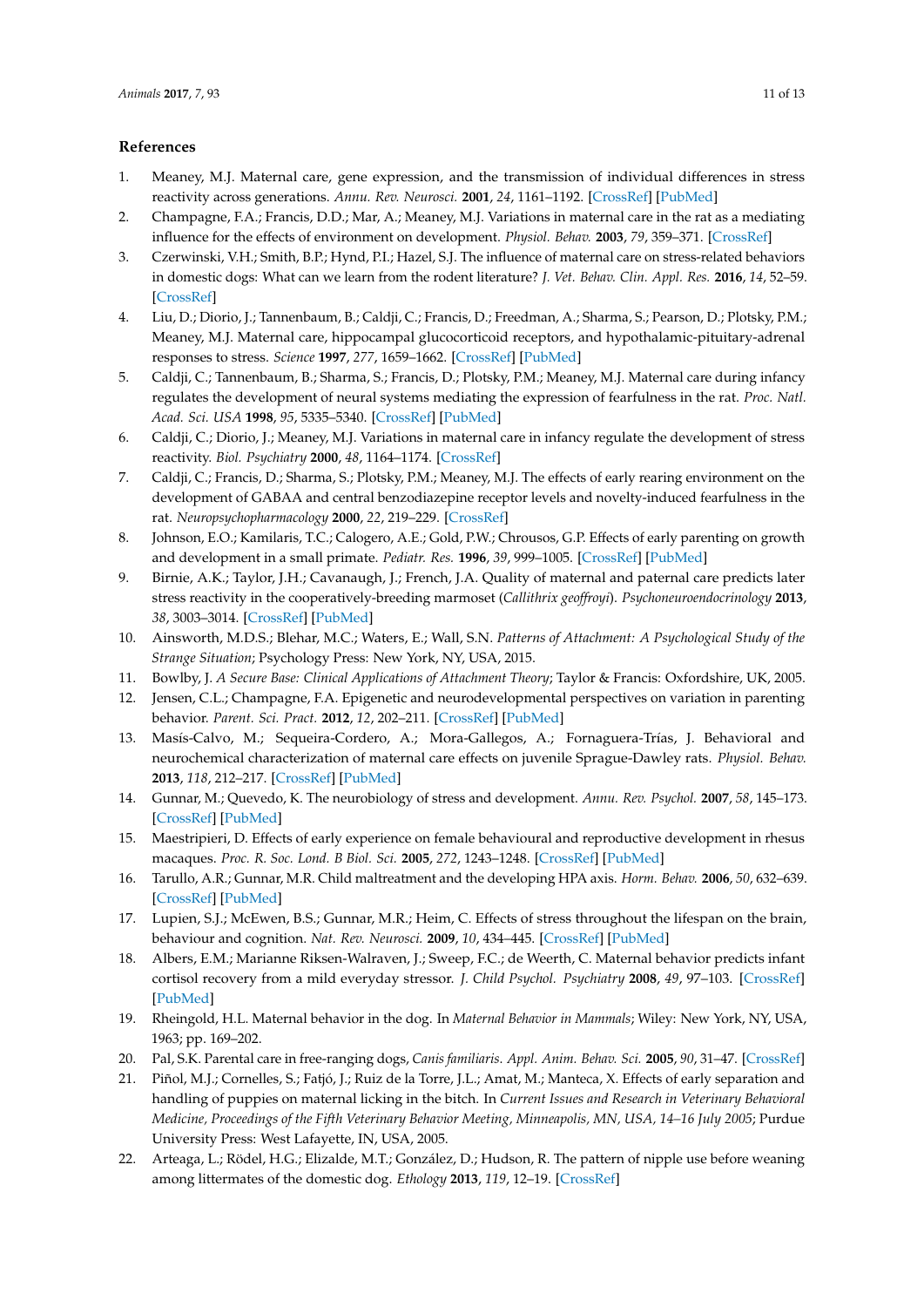- <span id="page-11-5"></span>23. Guardini, G.; Bowen, J.; Raviglione, S.; Farina, R.; Gazzano, A. Maternal behaviour in domestic dogs: A comparison between primiparous and multiparous dogs. *Dog Behav.* **2015**, *1*, 22–33.
- 24. Bray, E.E.; Sammel, M.D.; Cheney, D.L.; Serpell, J.A.; Seyfarth, R.M. Characterizing early maternal style in a population of guide dogs. *Front. Psychol.* **2017**, *8*. [\[CrossRef\]](http://dx.doi.org/10.3389/fpsyg.2017.00175) [\[PubMed\]](http://www.ncbi.nlm.nih.gov/pubmed/28239365)
- <span id="page-11-0"></span>25. Czerwinski, V.H.; Smith, B.P.; Hynd, P.I.; Hazel, S.J. Sampling maternal care behaviour in domestic dogs: What's the best approach? *Behav. Process.* **2017**, *140*, 41–46. [\[CrossRef\]](http://dx.doi.org/10.1016/j.beproc.2017.03.018) [\[PubMed\]](http://www.ncbi.nlm.nih.gov/pubmed/28343988)
- <span id="page-11-1"></span>26. Foyer, P.; Wilsson, E.; Jensen, P. Levels of maternal care in dogs affect adult offspring temperament. *Sci. Rep.* **2016**, *6*. [\[CrossRef\]](http://dx.doi.org/10.1038/srep19253) [\[PubMed\]](http://www.ncbi.nlm.nih.gov/pubmed/26758076)
- <span id="page-11-3"></span>27. Guardini, G.; Mariti, C.; Bowen, J.; Fatjó, J.; Ruzzante, S.; Martorell, A.; Sighieri, C.; Gazzano, A. Influence of morning maternal care on the behavioural responses of 8-week-old Beagle puppies to new environmental and social stimuli. *Appl. Anim. Behav. Sci.* **2016**, *181*, 137–144. [\[CrossRef\]](http://dx.doi.org/10.1016/j.applanim.2016.05.006)
- <span id="page-11-2"></span>28. Bray, E.E.; Sammel, M.D.; Cheney, D.L.; Serpell, J.A.; Seyfarth, R.M. Effects of maternal investment, temperament, and cognition on guide dog success. *Proc. Natl. Acad. Sci. USA* **2017**, *114*, 9128–9133. [\[CrossRef\]](http://dx.doi.org/10.1073/pnas.1704303114) [\[PubMed\]](http://www.ncbi.nlm.nih.gov/pubmed/28784785)
- <span id="page-11-4"></span>29. Tiira, K.; Lohi, H. Early life experiences and exercise associate with canine anxieties. *PLoS ONE* **2015**, *10*, e0141907. [\[CrossRef\]](http://dx.doi.org/10.1371/journal.pone.0141907) [\[PubMed\]](http://www.ncbi.nlm.nih.gov/pubmed/26528555)
- <span id="page-11-6"></span>30. Eriksson, L.; Trygg, J.; Wold, S. CV-ANOVA for significance testing of PLS and OPLS® models. *J. Chemom.* **2008**, *22*, 594–600. [\[CrossRef\]](http://dx.doi.org/10.1002/cem.1187)
- <span id="page-11-7"></span>31. Mogi, K.; Nagasawa, M.; Kikusui, T. Developmental consequences and biological significance of mother–infant bonding. *Prog. Neuropsychopharmacol. Biol. Psychiatry* **2011**, *35*, 1232–1241. [\[CrossRef\]](http://dx.doi.org/10.1016/j.pnpbp.2010.08.024) [\[PubMed\]](http://www.ncbi.nlm.nih.gov/pubmed/20817069)
- <span id="page-11-8"></span>32. Coe, C.L.; Mendoza, S.P.; Smotherman, W.P.; Levine, S. Mother-infant attachment in the squirrel monkey: Adrenal response to separation. *Behav. Biol.* **1978**, *22*, 256–263. [\[CrossRef\]](http://dx.doi.org/10.1016/S0091-6773(78)92305-2)
- <span id="page-11-9"></span>33. Mineka, S.; Suomi, S.J. Social separation in monkeys. *Psychol. Bull.* **1978**, *85*, 1376–1400. [\[CrossRef\]](http://dx.doi.org/10.1037/0033-2909.85.6.1376) [\[PubMed\]](http://www.ncbi.nlm.nih.gov/pubmed/104324)
- <span id="page-11-10"></span>34. Nowak, R.; Boivin, X. Filial attachment in sheep: Similarities and differences between ewe-lamb and human-lamb relationships. *Appl. Anim. Behav. Sci.* **2015**, *164*, 12–28. [\[CrossRef\]](http://dx.doi.org/10.1016/j.applanim.2014.09.013)
- <span id="page-11-11"></span>35. Elliot, O.; Scott, J.P. The development of emotional distress reactions to separation, in puppies. *J. Genet. Psychol.* **1961**, *99*, 3–22. [\[CrossRef\]](http://dx.doi.org/10.1080/00221325.1961.10534386) [\[PubMed\]](http://www.ncbi.nlm.nih.gov/pubmed/13726424)
- 36. Previde, E.P.; Ghirardelli, G.; Marshall-Pescini, S.; Valsecchi, P. Intraspecific attachment in domestic puppies (*Canis familiaris*). *J. Vet. Behav. Clin. Appl. Res.* **2009**, *4*, 89–90. [\[CrossRef\]](http://dx.doi.org/10.1016/j.jveb.2008.10.002)
- <span id="page-11-12"></span>37. Nagasawa, M.; Shibata, Y.; Yonezawa, A.; Morita, T.; Kanai, M.; Mogi, K.; Kikusui, T. The behavioral and endocrinological development of stress response in dogs. *Dev. Psychobiol.* **2014**, *56*, 726–733. [\[CrossRef\]](http://dx.doi.org/10.1002/dev.21141) [\[PubMed\]](http://www.ncbi.nlm.nih.gov/pubmed/24019027)
- <span id="page-11-13"></span>38. Mariti, C.; Ricci, E.; Zilocchi, M.; Gazzano, A. Owners as a secure base for their dogs. *Behaviour* **2013**, *150*, 1275–1294. [\[CrossRef\]](http://dx.doi.org/10.1163/1568539X-00003095)
- <span id="page-11-14"></span>39. Seay, B.; Hansen, E.; Harlow, H.F. Mother-Infant separation in monkeys. *J. Child Psychol. Psychiatry* **1962**, *3*, 123–132. [\[CrossRef\]](http://dx.doi.org/10.1111/j.1469-7610.1962.tb02047.x) [\[PubMed\]](http://www.ncbi.nlm.nih.gov/pubmed/13987549)
- <span id="page-11-15"></span>40. Mason, W.A. Chapter 9—Determinants of social behavior in young chimpanzees. In *Behavior of Nonhuman Primates*; Schrier, A.M., Harlow, H.F., Stollnitz, F., Eds.; Academic Press: New York, NY, USA, 1965; pp. 335–364.
- <span id="page-11-16"></span>41. Mariti, C.; Carlone, B.; Ricci, E.; Sighieri, C.; Gazzano, A. Intraspecific attachment in adult domestic dogs (*Canis familiaris*): Preliminary results. *Appl. Anim. Behav. Sci.* **2014**, *152*, 64–72. [\[CrossRef\]](http://dx.doi.org/10.1016/j.applanim.2013.12.002)
- <span id="page-11-17"></span>42. Mariti, C.; Carlone, B.; Votta, E.; Ricci, E.; Sighieri, C.; Gazzano, A. Intraspecific relationships in adult domestic dogs (*Canis familiaris*) living in the same household: A comparison of the relationship with the mother and an unrelated older female dog. *Appl. Anim. Behav. Sci.* **2017**, *194*, 62–66. [\[CrossRef\]](http://dx.doi.org/10.1016/j.applanim.2017.05.014)
- <span id="page-11-18"></span>43. Pettijohn, T.F.; Wong, T.W.; Ebert, P.D.; Scott, J.P. Alleviation of separation distress in 3 breeds of young dogs. *Dev. Psychobiol.* **1977**, *10*, 373–381. [\[CrossRef\]](http://dx.doi.org/10.1002/dev.420100413) [\[PubMed\]](http://www.ncbi.nlm.nih.gov/pubmed/873068)
- <span id="page-11-19"></span>44. Francis, D.D.; Young, L.J.; Meaney, M.J.; Insel, T.R. Naturally occurring differences in maternal care are associated with the expression of oxytocin and vasopressin (V1a) receptors: Gender differences. *J. Neuroendocrinol.* **2002**, *14*, 349–353. [\[CrossRef\]](http://dx.doi.org/10.1046/j.0007-1331.2002.00776.x) [\[PubMed\]](http://www.ncbi.nlm.nih.gov/pubmed/12000539)
- <span id="page-11-20"></span>45. Starr-Phillips, E.J.; Beery, A.K. Natural variation in maternal care shapes adult social behavior in rats. *Dev. Psychobiol.* **2014**, *56*, 1017–1026. [\[CrossRef\]](http://dx.doi.org/10.1002/dev.21182) [\[PubMed\]](http://www.ncbi.nlm.nih.gov/pubmed/24271510)